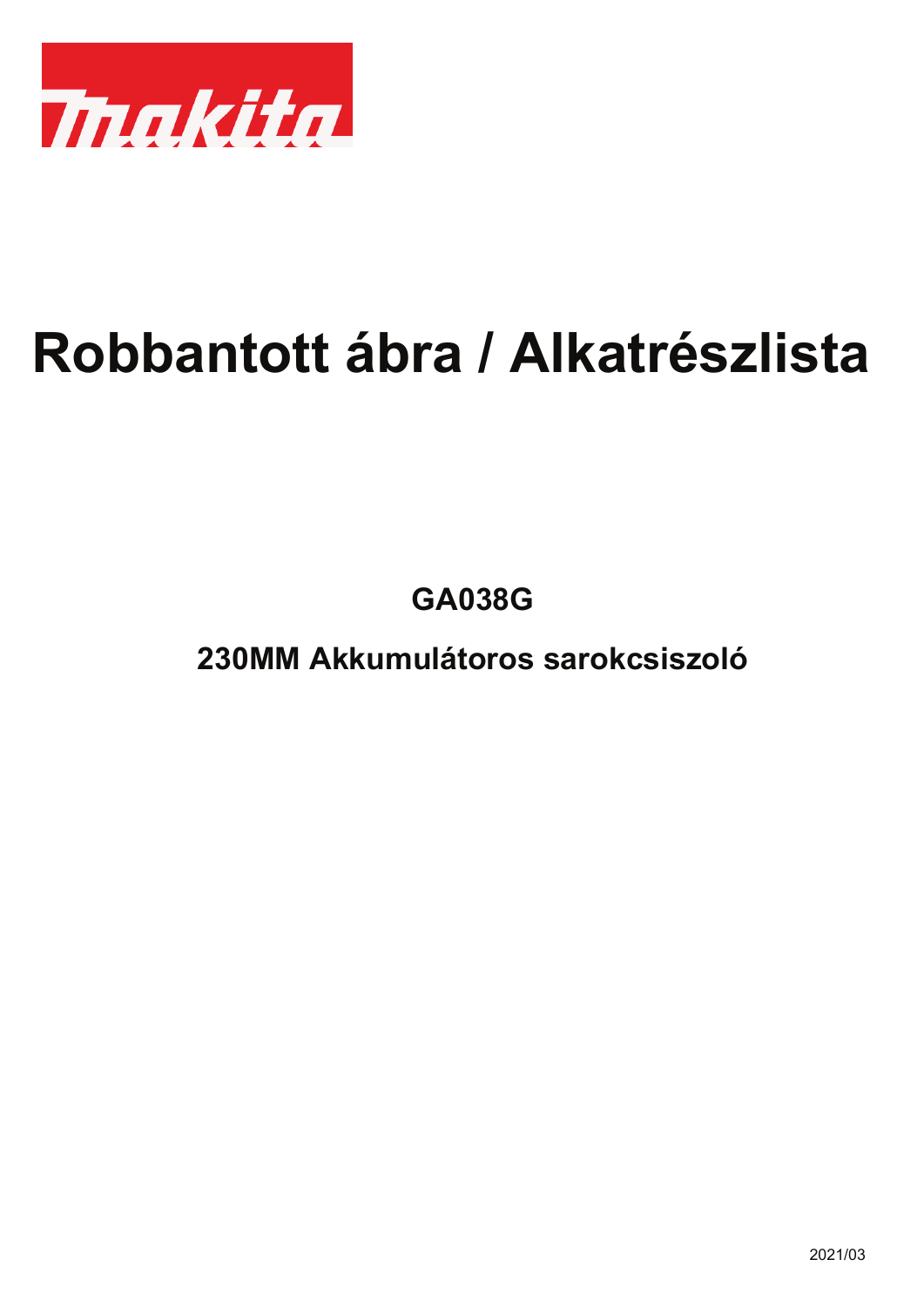## GA038G / 230MM Akkumulátoros sarokcsiszoló

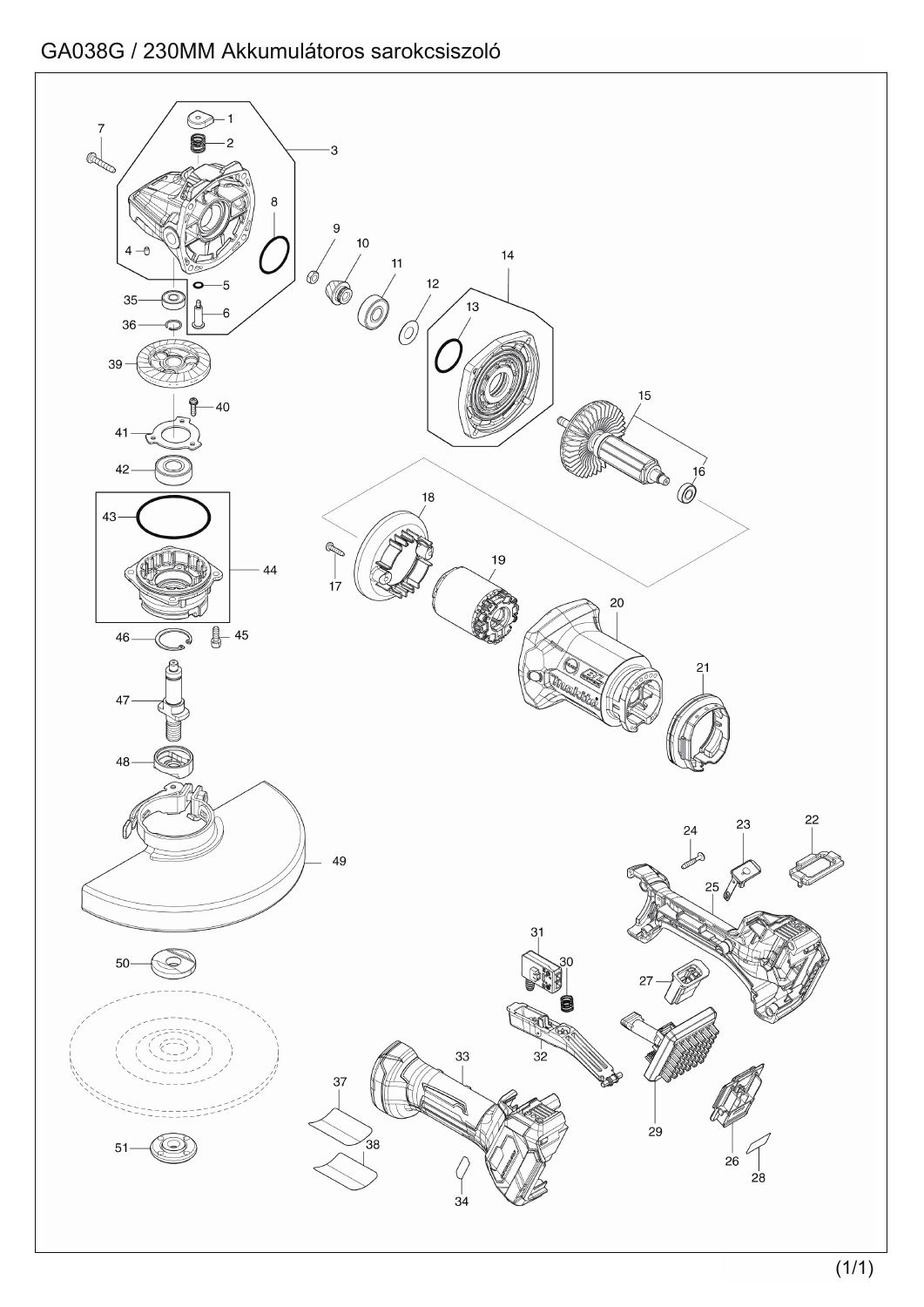## GA038G / 230MM Akkumulátoros sarokcsiszoló

| Item                                 |                 | Sub   Parts No.          | Parts Description                                  | Qty              | I/C | E/C No. Close No. Remark |                                                                                                             |
|--------------------------------------|-----------------|--------------------------|----------------------------------------------------|------------------|-----|--------------------------|-------------------------------------------------------------------------------------------------------------|
| 001                                  |                 | 413219-6                 | <b>PIN CAP</b>                                     | $\mathbf 1$      |     |                          |                                                                                                             |
| 002                                  |                 | 233292-8                 | <b>COMPRESSION SPRING 12</b>                       | 1                |     |                          |                                                                                                             |
| 003                                  |                 | 136365-5                 | <b>GEAR HOUSING ASS'Y</b>                          | 1                |     |                          |                                                                                                             |
|                                      | D <sub>10</sub> |                          | INC. 1,2,4-6,8                                     |                  |     |                          |                                                                                                             |
| 004                                  |                 | 263002-9                 | <b>RUBBER PIN 4</b>                                | 1                |     |                          |                                                                                                             |
| 005                                  |                 | 213026-5                 | O RING 7                                           | 1                |     |                          |                                                                                                             |
| 006                                  |                 | 256516-5                 | SHOULDER PIN 11                                    | 1                |     |                          |                                                                                                             |
| 007                                  |                 | 266173-1                 | <b>TAPPING SCREW 5X30</b><br>O RING 36             | 4                |     |                          |                                                                                                             |
| 008<br>009                           |                 | 213510-0<br>264010-3     | HEX.NUT M7                                         | 1<br>1           |     |                          |                                                                                                             |
| 010                                  |                 | 227564-1                 | SPIRAL BEVEL GEAR 10A                              | 1                |     |                          |                                                                                                             |
| 011                                  |                 | 211137-0                 | <b>BALL BEARING 6201LLU</b>                        | 1                |     |                          |                                                                                                             |
| $\overline{012}$                     |                 | 253759-0                 | FLAT WASHER 12                                     | $\mathbf 1$      |     |                          |                                                                                                             |
| $\overline{013}$                     |                 | 213459-4                 | O RING 32                                          | 1                |     |                          |                                                                                                             |
| 014                                  |                 | 136363-9                 | GEAR HOUSING COVER ASS'Y                           | 1                |     |                          |                                                                                                             |
|                                      | D <sub>10</sub> |                          | <b>INC. 13</b>                                     |                  |     |                          |                                                                                                             |
| 015                                  |                 | 519436-7                 | <b>ROTOR ASS'Y</b>                                 | $\mathbf 1$      |     |                          |                                                                                                             |
|                                      | D <sub>10</sub> |                          | <b>INC. 16</b>                                     |                  |     |                          |                                                                                                             |
| 016                                  |                 | 211166-3                 | <b>BALL BEARING 698DDW</b>                         | 1                |     |                          |                                                                                                             |
| $\overline{017}$                     |                 | 266326-2                 | <b>TAPPING SCREW 4X18</b>                          | $\overline{2}$   |     |                          |                                                                                                             |
| 018                                  |                 | 457618-2                 | <b>BAFFLE PLATE</b>                                | 1                |     |                          |                                                                                                             |
| 019                                  |                 | 629A38-8                 | <b>STATOR</b>                                      | 1                |     |                          |                                                                                                             |
| 020                                  |                 | 457615-8<br>457619-0     | <b>MOTOR HOUSING</b>                               | 1                |     |                          |                                                                                                             |
| $\overline{021}$<br>$\overline{022}$ |                 | 422656-3                 | <b>VIBRATION PROOF RUBBER</b><br><b>DUST COVER</b> | 1<br>1           |     |                          |                                                                                                             |
| 023                                  |                 | 140F99-0                 | <b>CAP COMPLETE</b>                                | 1                |     |                          |                                                                                                             |
|                                      |                 | C <sub>10</sub> 213218-6 | O RING 16                                          | 1                |     |                          |                                                                                                             |
|                                      |                 | C20 818H07-8             | <b>CAP LABEL</b>                                   | 1                |     |                          |                                                                                                             |
| 024                                  |                 | 265999-8                 | <b>TAPPING SCREW 4X25</b>                          | 5                |     |                          |                                                                                                             |
| 025                                  |                 | 183R97-3                 | <b>HANDLE SET</b>                                  | 1                |     |                          |                                                                                                             |
|                                      |                 | C10 263005-3             | RUBBER PIN 6                                       | $\overline{2}$   |     |                          |                                                                                                             |
|                                      | D <sub>10</sub> |                          | <b>INC. 33</b>                                     |                  |     |                          |                                                                                                             |
| $\overline{026}$                     |                 | 632P49-4                 | <b>TERMINAL UNIT</b>                               | 1                |     |                          |                                                                                                             |
| 027                                  |                 | 413218-8                 | <b>CONNECTOR CASE</b>                              | 1                |     |                          |                                                                                                             |
| 028                                  |                 | 858B02-0                 | GA038G SERIAL NO. LABEL                            | 1                |     |                          |                                                                                                             |
| 029                                  |                 | 620E22-0                 | <b>CONTROLLER</b>                                  | 1                |     |                          |                                                                                                             |
| $\overline{030}$                     |                 | 234357-9                 | <b>COMPRESSION SPRING 11</b>                       | 1                |     |                          |                                                                                                             |
| 031                                  |                 | 651083-9                 | SWITCH C3XA-1PSPM                                  | 1                |     |                          |                                                                                                             |
| 032<br>033                           |                 | 140X49-3<br>183R97-3     | SWITCH LEVER COMPLETE<br><b>HANDLE SET</b>         | 1<br>$\mathbf 1$ |     |                          |                                                                                                             |
|                                      |                 | C <sub>10</sub> 263005-3 | RUBBER PIN 6                                       | $\overline{c}$   |     |                          |                                                                                                             |
|                                      | D <sub>10</sub> |                          | <b>INC. 25</b>                                     |                  |     |                          |                                                                                                             |
| 034                                  |                 | 8012U4-2                 | <b>XGT LOGO LABEL</b>                              | 1                |     |                          |                                                                                                             |
| 035                                  |                 | 210029-0                 | <b>BALL BEARING 608ZZ</b>                          | 1                |     |                          |                                                                                                             |
| 036                                  |                 | 233925-5                 | RING SPRING 13                                     | 1                |     |                          |                                                                                                             |
| 037                                  |                 | 858A96-9                 | GA038G NAME PLATE                                  | 1                |     |                          |                                                                                                             |
| 038                                  |                 | 8026G1-7                 | <b>CLEAR LABEL</b>                                 | 1                |     |                          |                                                                                                             |
| 039                                  |                 | 227562-5                 | SPIRAL BEVEL GEAR 38                               | $\mathbf 1$      |     |                          |                                                                                                             |
| 040                                  |                 | 911128-8                 | P.H.SCREW M4X16 WITH WR                            | 3                |     |                          |                                                                                                             |
| 041                                  |                 | 285851-4                 | <b>BEARING RETAINER</b>                            | 1                |     |                          |                                                                                                             |
| 042                                  |                 | 211241-5                 | BALL BEARING 6202DDW                               | 1                |     |                          |                                                                                                             |
| 043                                  |                 | 213720-9                 | O RING 67                                          | 1                |     |                          |                                                                                                             |
| 044                                  | D <sub>10</sub> | 136364-7                 | <b>BEARING BOX ASS'Y</b><br><b>INC. 43</b>         | 1                |     |                          |                                                                                                             |
| 045                                  |                 | 922221-3                 | HEX. SOCKET HEAD BOLT M5X16                        | 4                |     |                          |                                                                                                             |
| 046                                  |                 | 962151-6                 | <b>RETAINING RING R-32</b>                         | 1                |     |                          |                                                                                                             |
| 047                                  |                 | 326963-5                 | SPINDLE                                            | 1                |     |                          |                                                                                                             |
| 048                                  |                 | 310800-3                 | <b>LEAD FLANGE</b>                                 | 1                |     |                          |                                                                                                             |
| 049                                  |                 | 127714-7                 | TOOLLESS WHEEL COVER 230F ASSY                     | 1                |     |                          |                                                                                                             |
| 050                                  |                 | 224447-6                 | <b>INNER FLANGE 42B</b>                            | $\mathbf 1$      |     |                          |                                                                                                             |
| 051                                  |                 | 224485-8                 | LOCK NUT 14-45                                     | 1                |     |                          |                                                                                                             |
| A01                                  |                 | 143486-6                 | <b>GRIP 37 COMPLETE</b>                            | 1                |     |                          |                                                                                                             |
| A02                                  |                 | 782034-2                 | LOCK NUT WRENCH 35                                 | 1                |     |                          |                                                                                                             |
| A03B                                 |                 | 8027X4-6                 | GA038GT201 MODEL NO. LABEL                         | $\mathbf 1$      |     |                          |                                                                                                             |
| A04B                                 |                 | 412393-7                 | <b>BATTERY COVER</b>                               | $\overline{2}$   |     |                          |                                                                                                             |
| B:GA038GT201(H)                      |                 |                          |                                                    |                  |     | Interchange<br>O: Yes    |                                                                                                             |
|                                      |                 |                          |                                                    |                  |     | $X:$ No                  |                                                                                                             |
|                                      |                 |                          |                                                    |                  |     |                          | <: the new part can be substituted for the current.<br>> : the current part can be substituted for the new. |
|                                      |                 |                          |                                                    |                  |     |                          | S : Interchangeable as a set.                                                                               |